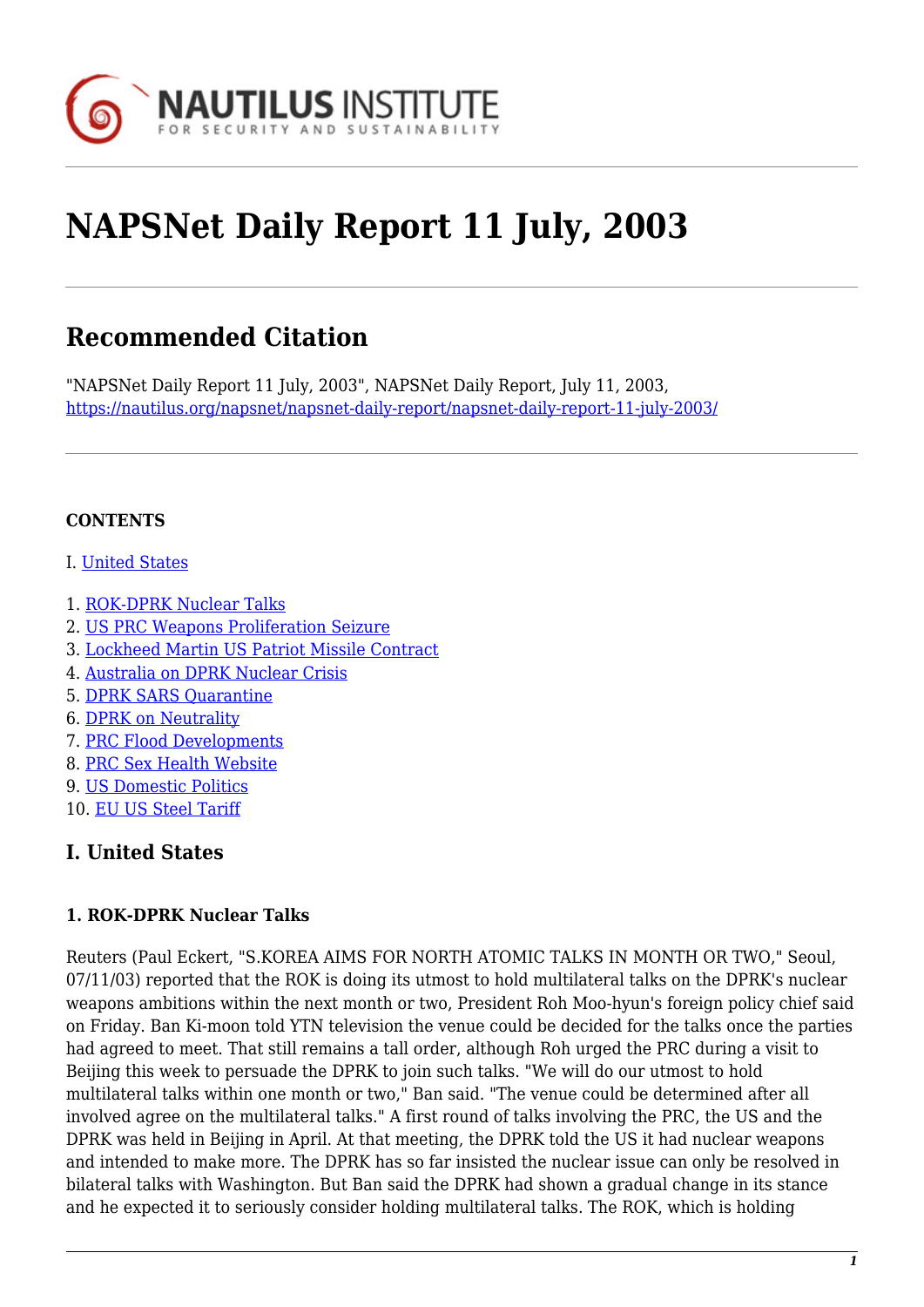bilateral economic talks in Seoul with the DPRK, warned Pyongyang on Thursday against aggravating the nuclear crisis on the peninsula. The DPRK-ROK talks were bogged down on Friday over the wording of a joint statement on the nuclear issue.

Asia Pulse ("2 KOREAS STRUGGLE TO REACH ACCORD ON NUCLEAR ISSUE," Seoul, 07/11/03) reported that inter-Korean high-level talks hit a snag Friday as North Korea showed little interest in a US proposal to hold multilateral talks to resolve the communist country's nuclear weapons program, ROK officials said. "DPRKs are repeating their previous positions," said Shin Eon-sang, a ROK spokesman said at a news briefing. "They insist that the nuclear issue is a matter that concerns them and the US only." The nuclear standoff dominated two days of formal and informal discussions at the Cabinet-level meeting that opened in Seoul Thursday. The meeting was scheduled to end on Saturday. After failing to convene a scheduled full-dress meeting on Friday, working officials of the two sides continued informal discussions to try to resolve differences, Shin said. The two sides' chief envoys -- Unification Minister Jeong Se-hyun from South Korea and Kim Ryong-song, a Cabinet councilor from the DPRK -- spent over three hours together overnight, discussing the differences, he said. ROK officials were explaining the usefulness of the multilateral approach, stressing that the DPRK can reap sizable economic and other benefits from participating countries that would also include the PRC, Japan, the ROK and possibly Russia.

# <span id="page-1-0"></span>**2. US PRC Weapons Proliferation Seizure**

Agence France-Presse ("US SEIZES 400,000 DOLLARS OF CHINESE ARMS EN ROUTE TO EL SALVADOR," 07/11/03) reported that US authorities announced the seizure of nearly half a million dollars worth of arms that were being shipped from China to the Central American state of El Salvador. The 421,500-dollar shipment, that included 780 handguns, 950 ammunition magazines and 150 pistol grip shotguns, was taken off a ship bound from the Canadian port of Vancouver to El Salvador on June 28, officials said. "The arms were not military weapons and had been sent by a Chinese arms manufacturer from Shanghai to an arms dealer in El Salvador," Mike Milne of the Bureau of Customs and Border Protection told AFP. "There is no indication that this weapons shipment was in any way linked to terrorism or to any military or para-military group -- it was a private deal," he said. A suspicious 20-foot container that turned out to be filled with the guns and ammunition was taken off the ship Nordstrand in the west coast port of Portland, Oregon last week as it wended its way to Central America. Officials became suspicious of the container because the cargo manifest indicated it was carrying frozen trout, while the shipper was an arms manufacturer and the recipient a gun dealer, officials said. They removed the container from the ship on June 28 and then formally seized it Wednesday after confirming with the Department of Homeland Security and the State Department that no permit existed to ship the weapons. "Since September 11, 2001, the US has tightened up scrutiny of all cargo passing through the US even if it is not destined for this country to prevent any sort of terrorist attack," Milne said. In addition to the cache of handguns, ammunition and pistol-grip shotguns seized, US authorities also detained some 300 standard pumpaction shotguns that were also in the shipment. Officials declined to identify either the shipper or the consignee of the cargo of weapons, but said they appeared to have been intended for private use.

#### <span id="page-1-1"></span>**3. Lockheed Martin US Patriot Missile Contract**

Agence France-Presse ("LOCKHEED MARTIN WINS 260 MILLION DOLLAR PATRIOT MISSILE CONTRACT," Washington, 07/11/03) reported that US defense giant Lockheed Martin said it received a 260 million dollar US Army contract to improve the Patriot antimissile battery. The program will include software, testing and modification work, among other areas, with flight tests of the new missile to begin in September 2006. Patriot missiles have been deployed by the US around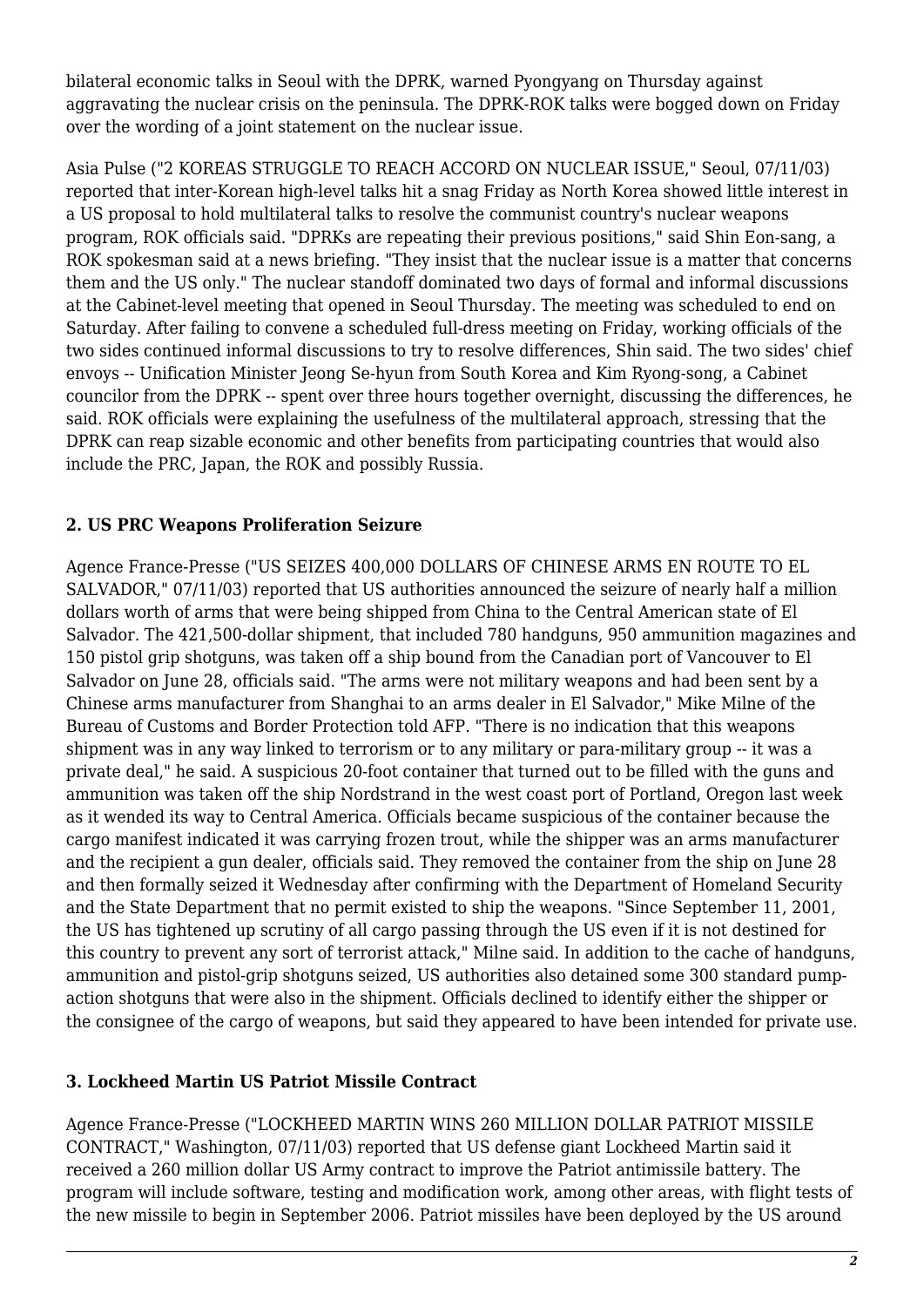the Middle East as protection against some types of missile attacks. The newest version called the PAC-3 Missile, according to Lockheed, "defeats the entire threat to the Patriot Air Defense System: tactical ballistic missiles (TBMs) carrying weapons of mass destruction, advanced cruise missiles and aircraft." The new contract "is another example of the implementation of technology maturation to make a great system even better, giving the warfighter a higher level of protection and a larger defended footprint," said Ed Squires, senior vice president of Air Defense Programs for Lockheed Martin Missiles and Fire Control.

#### <span id="page-2-0"></span>**4. Australia on DPRK Nuclear Crisis**

Agence France-Presse ("AUSTRALIAN PM PUTS NKOREA CRISIS FIRST IN THREE NATION ASIAN TOUR," 07/11/03) reported that international security and the threat posed by the DPRK will be the major focus of top-level talks during a visit by Australian Prime Minister John Howard to the Philippines, Japan and the ROK next week. Howard leaves Sunday for Manila on the first leg of the three-nation trip for talks with their leaders. Plans by an alliance of 11 countries to stop the DPRK's trade in illicit arms and drugs will be high on the agenda, officials said. Australia and Japan are among the 11 nations which have made a commitment under the so-called Proliferation Security Initiative to tackle the trade between perceived rogue states in nuclear, chemical and biological weapons. Australia has committed its military, police and intelligence services to take part in maritime exercises as early as September as a first step towards a global operation to stop the international arms trade. During his three days in the Philippines, Howard will also discuss practical cooperation to combat terrorism with President Gloria Arroyo and the two leaders will sign a counter-terrorism agreement. The southern Philippines is beset with an Islamic insurgency. In Japan, Howard and Prime Minister Junichiro Koizumi will also discuss trade and sign a trade framework agreement. Howard's trip to Seoul just before the 50th anniversary of the Korean War Armistice will emphasise the importance Australia attaches to security on the Korean Peninsula and Australia's interest in working closely with Seoul on this issue. He said Friday that Australia would promote diplomatic measures to ease tensions with North Korea. "We don't want to go to war with anybody, the question of how we deal with North Korea is a very difficult question," he told a Melbourne radio station. "We would like it solved diplomatically, we will try very hard to solve it diplomatically, (but) we can't walk away from the issue. The Australian people wouldn't want us to." However, an Australian expert in regional relations, Adelaide University's Professor of Asian Studies Purnendra Jain, said Howard faced an uphill battle to gain meaningful results from his trip. He said Australia's participation in the Iraq war and its pursuit of a bilateral free trade deal with the US were unpopular in Asia. "Australia is now increasingly perceived in Asian capitals as a self-appointed deputy to the US," Jain said. Howard will be in the Philippines from July 13-15, before visiting Japan from July 15-17 and the ROK from July 17-20.

#### <span id="page-2-1"></span>**5. DPRK SARS Quarantine**

Reuters ("NORTH KOREA DROPS MANDATORY ANTI-SARS QUARANTINE," Beijing, 07/11/03) reported that the DPRK has resumed flights and train services from China and dropped a tough anti-SARS measure that forced all travelers into 10 days of quarantine since late April, the PRC's Xinhua news agency said on Friday. No SARS cases have been reported in the DPRK, which is in dire straits economically and has a failing health system. Neighboring China was the epicenter of the global Severe Acute Respiratory Syndrome outbreak, which the World Health Organization now says has been contained. The DPRK's Foreign Ministry notified embassies and international agencies in Pyongyang that incoming passengers were still subject to medical checks and possible deportation if they were suspected of being infected with the SARS virus, the official news agency said. Trains from Beijing to Pyongyang resumed service on Wednesday and the DPRK's flag carrier Koryo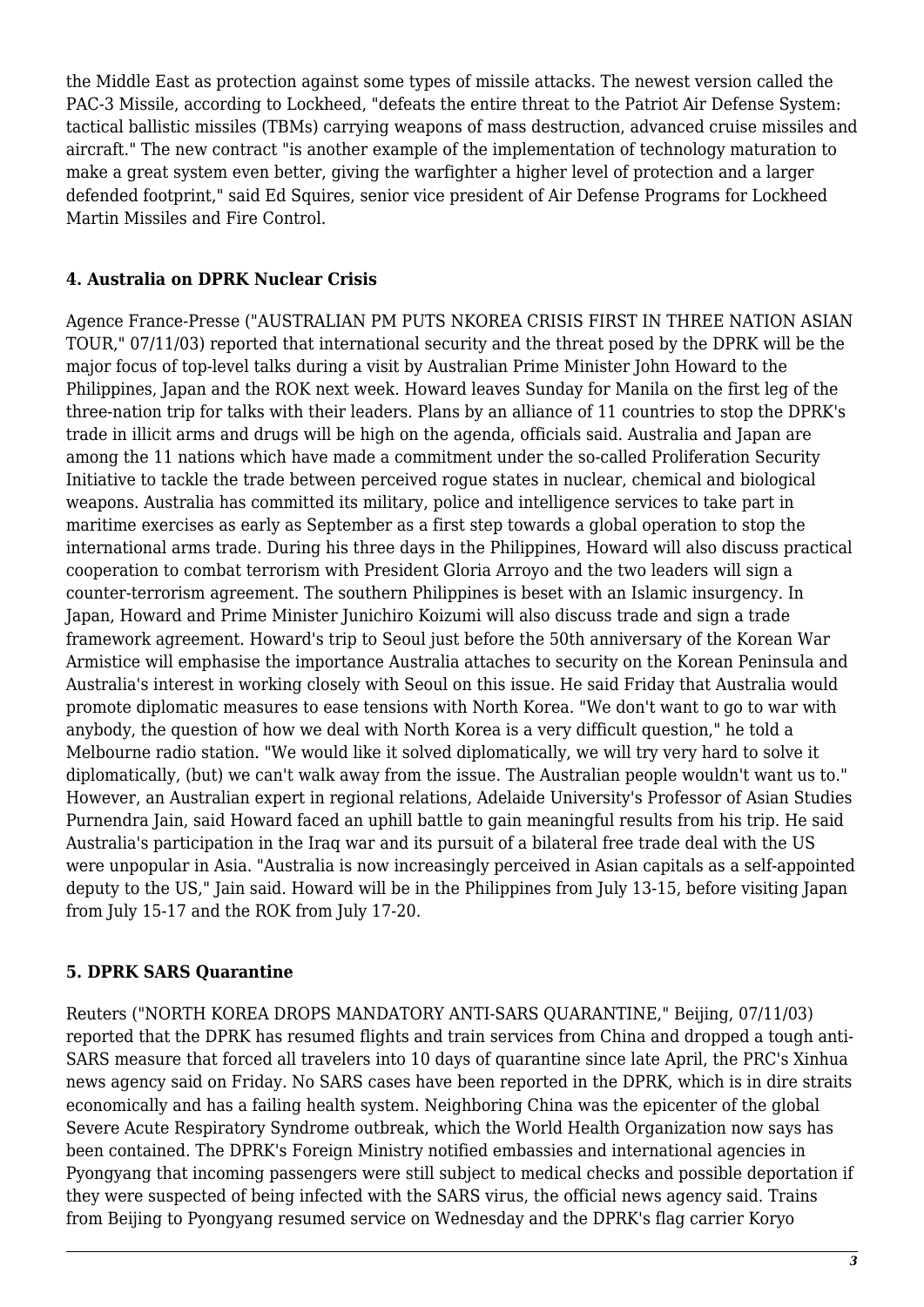Airlines resumed flights between the two capitals on Thursday, Xinhua said. There are just a handful of international flights per week serving the country of 23 million.

# <span id="page-3-0"></span>**6. DPRK on Neutrality**

The Associated Press (Edith M. Lederer, "NORTH KOREA URGES NEUTRALITY IN STANDOFF," United Nations 07/10/03) reported that the DPRK followed up a letter warning the U.N. Security Council to take a neutral stance on the DPRK's nuclear program with visits to some council members urging them to be impartial, diplomats said Thursday. Spain's U.N. Ambassador Inocencio Arias said he plans to report to the council Monday on a visit from the DPRK's U.N. Ambassador Pak Gil Yon on July 1. "He wanted the council to act impartially," Arias said. Lower-ranking DPRK diplomats delivered the same message to Britain's U.N. Mission and other council nations last week, diplomats said. The US wants the Security Council to condemn the DPRK's nuclear weapons program and demand its immediate and permanent destruction, according to a draft US document circulated to the other permanent council members last month. The DPRKa has warned that any Security Council action would undermine attempts to end the nuclear standoff peacefully. It has said it would see U.N. sanctions as a declaration of war. The five-page letter sent to the council by Pak on June 27 was peppered with fiery language accusing Washington of threatening his country and violating international treaties. The ambassador called on the Security Council not to be influenced by the American position. "The Security Council has an obligation to judge ... whether or not it would be justifiable for one member state of the United Nations to stifle another member state," Pak wrote. While Arias said he would report to the 15-member council Monday on his meeting with Pak, he stressed that no substantive discussion of the DPRK's nuclear program had been scheduled.

# <span id="page-3-1"></span>**7. PRC Flood Developments**

Agence France-Presse ("DEATH TOLL IN CHINA FLOODS HITS 569," 07/11/03) reported that the death toll from massive floods crippling large parts of China jumped to 569 Friday with half a million homes destroyed as PRC President Hu Jintao ordered increased efforts to fight the annual blight. Up until July 10, more than 505,000 homes had collapsed and 1.33 million houses had been damaged by floods that have mainly occurred in central, east and southern China since mid-May, the Civil Affairs Ministry said in its latest report. At least 2.29 million people have been evacuated while economic losses nationwide have risen to 39.87 billion yuan (4.8 billion dollars). The flooding has mainly occurred in two periods, the ministry said, the first being in mid-May when southern PRC, including Jiangxi, Fujian, Hunan, Guangdong, Guangxi and Guizhou provinces were hit by torrential rains. Since June 20, those areas and five other provinces in central PRC, including Anhui, Henan and Jiangsu, which bound the central Huai River valley, have also been inundated by incessant storms. More than 260 fatalities have occurred since June 20 as rains in southern Guizhou and in Chongqing municipality sent torrents of water gushing down mountain passes, destroying homes and crops. In the Huai River valley the water levels have reached their highest in 10 years, and the government has evacuated farming communities and blown up dykes in an attempt reduce the amount of water in the swelling river. "In comparison to the same time last year, this year's flood disaster has been worse in the areas affected, fatalities, number of houses collapsed and economic losses," the ministry said. "So far it has not reached the level of the big disaster of 1991 or the big disaster of 1998," it said.

# <span id="page-3-2"></span>**8. PRC Sex Health Website**

Agence France-Presse ("CHINA LAUNCHES FIRST EVER SEX HEALTH WEBSITE," 07/11/03)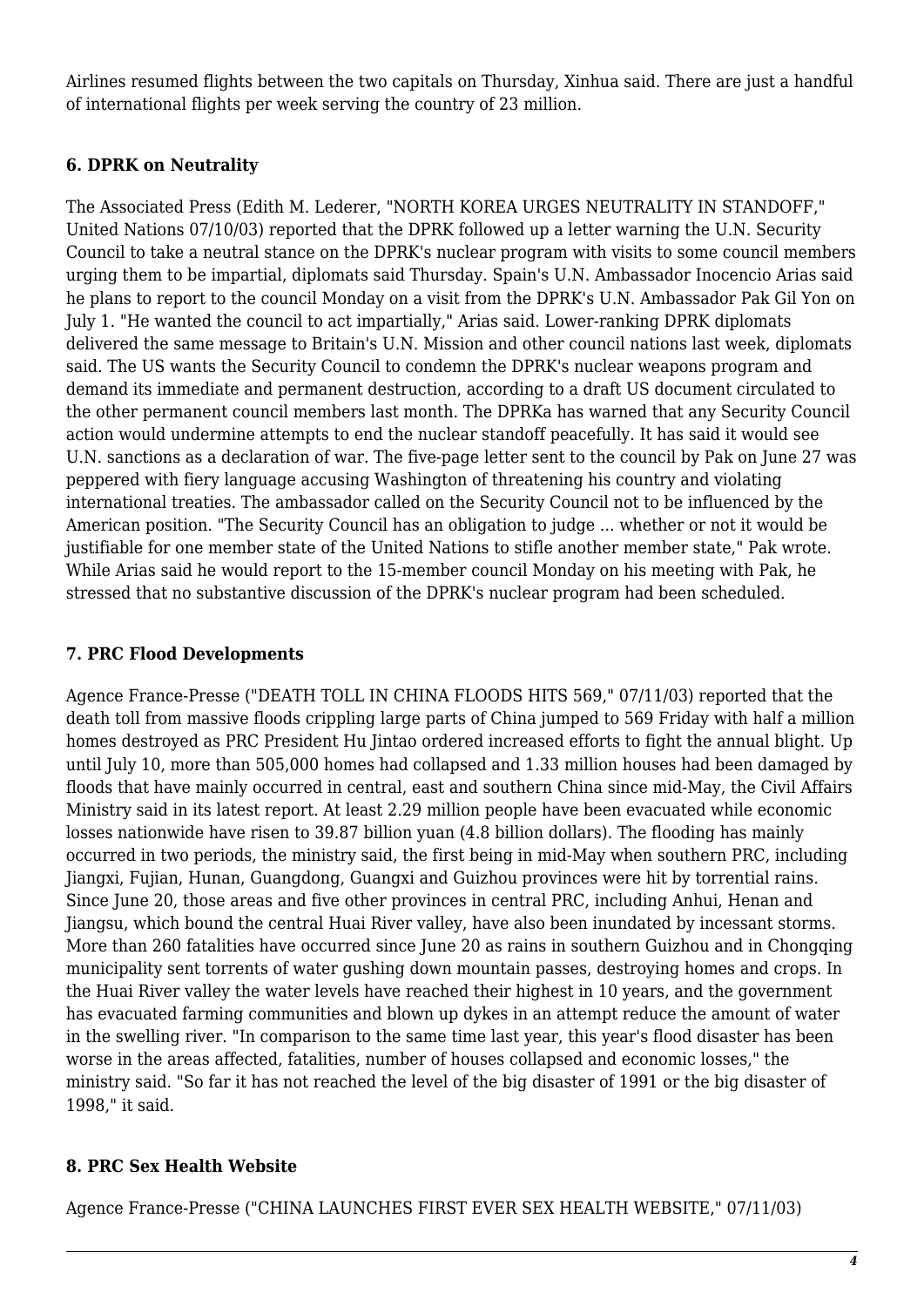reported that the first ever website giving advice on sexual health to young people has been launched in the PRC as the population becomes more sexually active and at an earlier age, state press said. The interactive site encourages youngsters to openly discuss their love lives and all matters related to sex, site designer Sang Qing told the China Daily. Most Chinese people have little access to reliable and accurate information on sex due to traditional sensitivities about the issue, but the growing prevalence of AIDS and other sexually transmitted diseases is worrying authorities. Unwanted pregnancies and unsafe abortions are also a problem. According to UN estimates, between 800,000 and 1.5 million people in the PRC had HIV by December 2001, and the number could reach 10 million by 2010. Most are in the 15 to 29 age range, according to the Ministry of Health. "In China, where there is a wider gap between puberty and marriage, sexual activity outside marriage has increased and this has increased young people's vulnerability to HIV and AIDS," said Liu Liqing, the PRC representative of the non-profit organisation Marie Stopes International. The launch of the website, partly sponsored by the United Nations, follows an announcement in December that the PRC will lift a ban on condom advertisements in an effort to promote safe sex. Family planning associations throughout the PRC meanwhile have been asked to do a better job of teaching the rural and migrant population about safe sex to prevent HIV/AIDS. The website can be found at www.youandme.net.cn.

#### <span id="page-4-0"></span>**9. US Domestic Politics**

Reuters (Sue Pleming, "DEMOCRATS LINE UP TO ATTACK BUSH OVER IRAQ," Washington, 07/11/03) reported that Democratic presidential hopefuls on Friday demanded an investigation into false intelligence given to the president over Iraq's nuclear weapons in what could become an important issue in the 2004 election. Democratic White House contenders and others in the party are daily becoming more critical of President Bush's handling of the war, the intelligence he used in justifying it and mounting US casualties since the fall of Baghdad. White House rivals in the crowded Democratic race, Sen. Joseph Lieberman of Connecticut, former Vermont Gov. Howard Dean, Florida Sen. Bob Graham and Sen. John Kerry of Massachusetts all called for an investigation into prewar intelligence. "Instead of engaging in bureaucratic finger pointing, he (the president) needs to be honest with the American people. To achieve that goal, we need a full and honest investigation into intelligence failures," said Kerry in a statement. The White House acknowledged this week that an accusation made by the president in his State of the Union address in January that Iraq had sought to acquire nuclear material from Africa was incorrect. Graham called for a broad, independent and public investigation. "Day after day, the Bush administration fails to confess the truth, the whole truth and nothing but the truth about the use of intelligence leading us to war with Iraq," he said in a statement. Dean, who has made his opposition to the war a hallmark of his campaign, said whoever was responsible for misleading Bush over claims of Iraq's nuclear weapons program should quit. "Whoever it was who withheld that information, needs to resign," he said in an interview with ABC's "Good Morning America" show. "We need a full-scale ... bipartisan investigation outside of Congress." Lieberman, who voted in favor of going to war with Iraq as did Kerry, voiced strong concern over news reports on Thursday the Bush administration had ignored the CIA's objection to including the uranium claim in the State of the Union address. "These are troubling reports that need full and thorough investigation. We cannot and should not play fast and loose with our intelligence information, and however it happened we now know that the information in the State of the Union was false, and misled the American people," said Lieberman.

#### <span id="page-4-1"></span>**10. EU US Steel Tariff**

Agence France Presse ("EU, JAPAN, CHINA, OTHERS HAIL WTO RULING AGAINST US STEEL TARIFFS," Brussels, 07/11/03) reported that the European Union, Japan, China and five other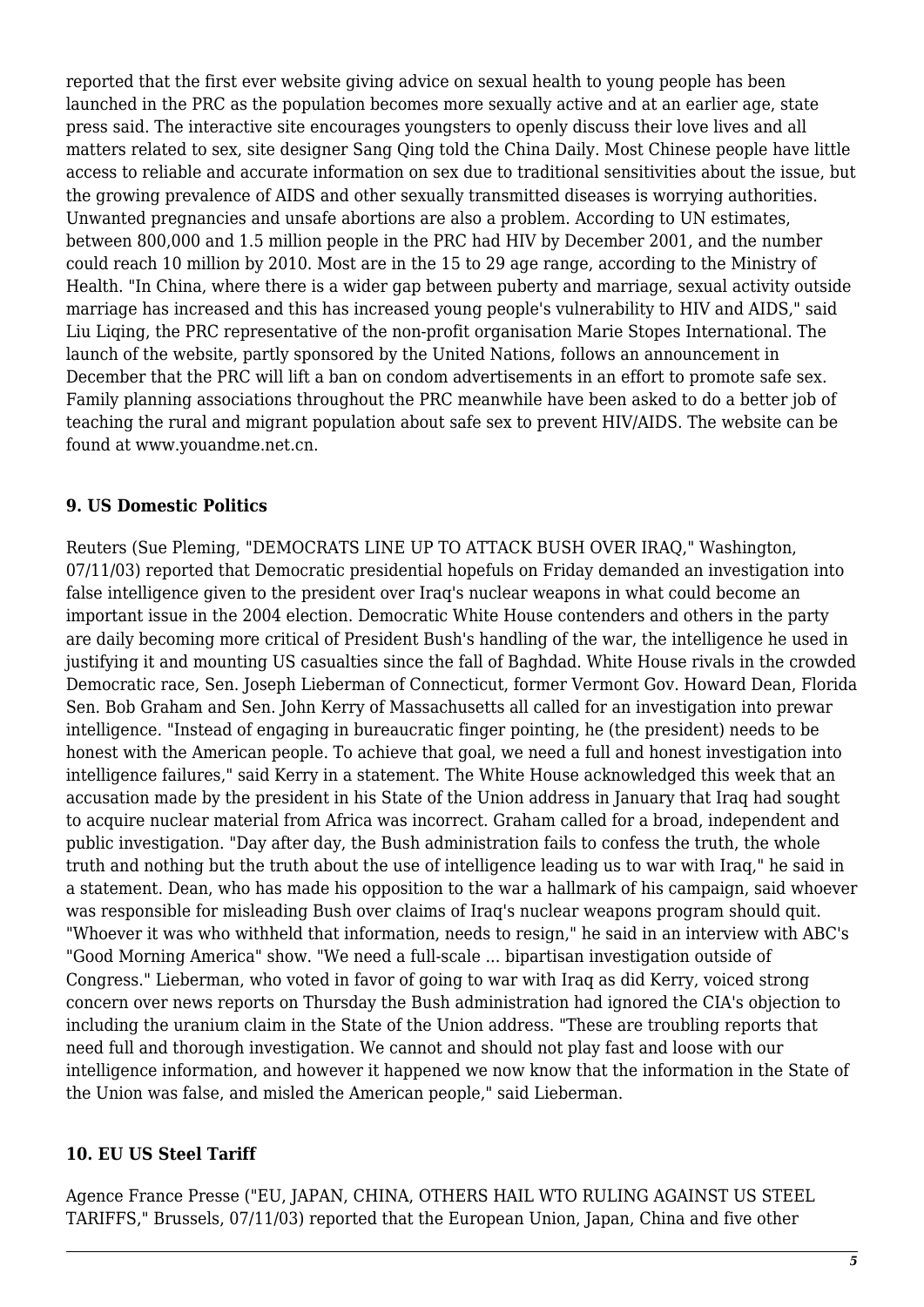countries welcomed a decision by the WTO that US safeguard measures on steel imports were illegal under international trade rules. The EU initiated the move against the US steel tariffs and was joined by Brazil, the PRC, Japan, New Zealand, Norway, the ROK and Switzerland in a complaint lodged at the Geneva-based World Trade Organization last year. "This is not just a partial victory. It's a full victory. We have been given satisfaction on all accounts," European Commission spokeswoman Arancha Gonzalez said. However, the US quickly contested the decision by a panel of experts and vowed not give up its tariffs. "Where the panel found against the US, we disagree, and we will appeal," US Trade Representative spokesman Richard Mills said in a statement after the decision was announced in Geneva. "In the meantime, the steel safeguard measures will remain in place." Mills added that so-called "safeguard measures" to protect an industry under certain conditions are allowed under WTO rules. But the panel of three independent experts rejected the arguments laid down by the US, finding Washington had failed to provide a "reasoned and adequate explanation" of a link between increased imports and "serious injury" caused to US producers, a WTO report said. The report, more than 900 pages long, confirmed an interim WTO ruling in March. The US slapped three-year tariffs of eight to 30 percent on selected types of steel imports in March 2002 to prop up its ailing steel industry, prompting anger from steel-producing nations.

The NAPSNet Daily Report aims to serve as a forum for dialogue and exchange among peace and security specialists. Conventions for readers and a list of acronyms and abbreviations are available to all recipients. For descriptions of the world wide web sites used to gather information for this report, or for more information on web sites with related information, see the collection of [other](http://nautilus.org/kiosk/weblinks.html) [NAPSNet resources.](http://nautilus.org/kiosk/weblinks.html)

We invite you to reply to today's report, and we welcome commentary or papers for distribution to the network.

Produced by [the Nautilus Institute for Security and Sustainable Development](http://nautilus.org/admin/about.html) in partnership with:

Ilmin Internationl Relations Institute

[BK21 The Education and Research Corps for East Asian Studies](http://web.korea.ac.kr/~politics/index.html) Department of Political Science, [Korea University,](http://www.korea.ac.kr/) Seoul, Republic of Korea

Center for American Studies, [Fudan University](http://www.fudan.edu.cn/English/nsindex.html), Shanghai, People's Republic of China

International Peace Research Institute (PRIME), [Meiji Gakuin University,](http://www.meijigakuin.ac.jp) Tokyo, Japan

[Monash Asia Institute,](http://www.adm.monash.edu.au) [Monash University](http://www.monash.edu.au/), Clayton, Australia

Brandon Yu: [napsnet@nautilus.org](mailto:napsnet@nautilus.org) Berkeley, California, United States

Timothy L. Savage: [napsnet@nautilus.org](mailto:napsnet@nautilus.org) Berkeley, California, United States

Kim Young-soo: [yskim328@hotmail.com](mailto:yskim328@hotmail.com) Seoul, Republic of Korea

Hibiki Yamaguchi: [hibikiy84@hotmail.com](mailto:hibikiy@dh.mbn.or.jp) Tokyo, Japan